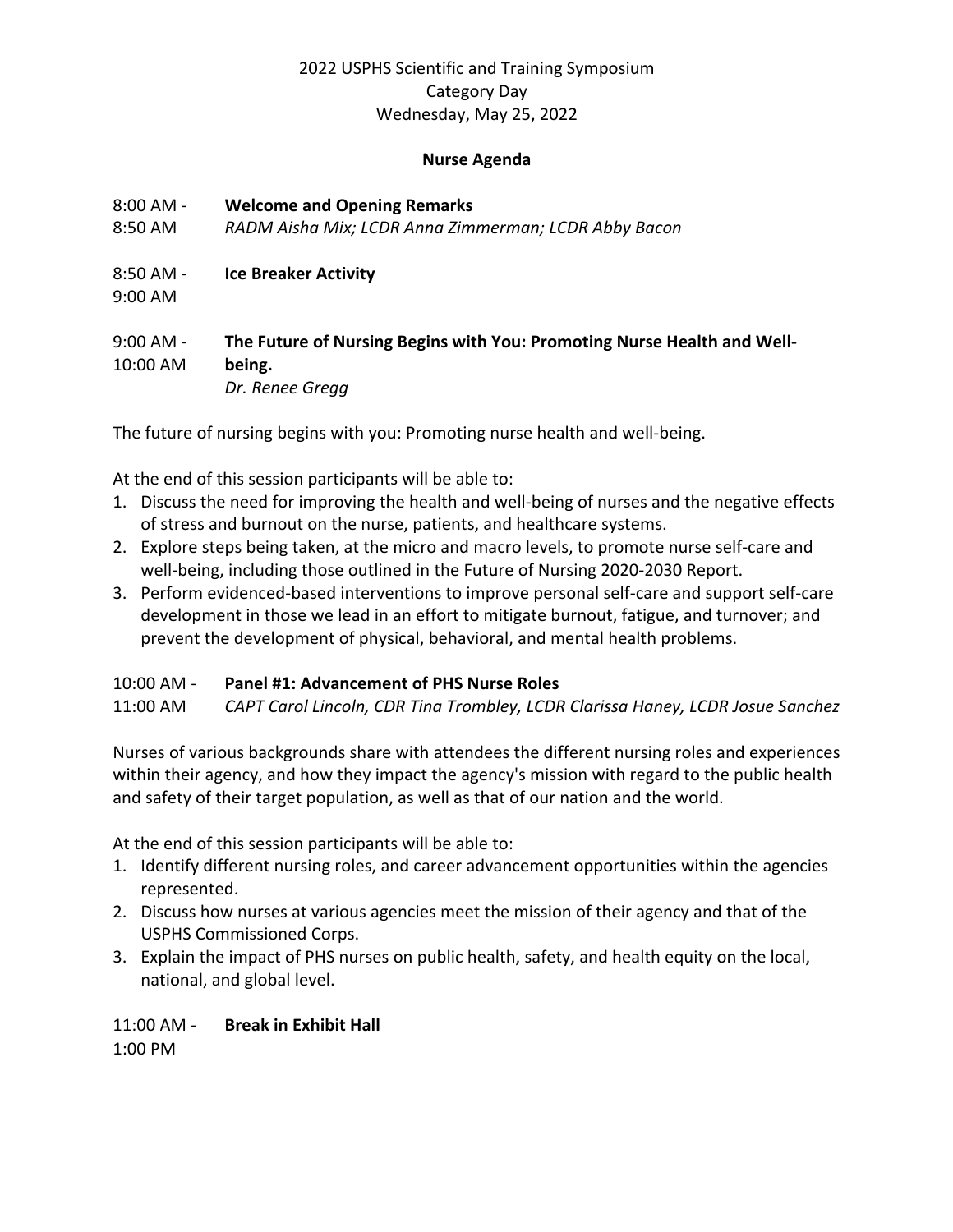## 2022 USPHS Scientific and Training Symposium Category Day Wednesday, May 25, 2022

#### 1:00 PM - **Nurse Category Luncheon and Awards Ceremony** 2:30 PM

### 2:30 PM - **Johnson and Johnson: Elevating, Advocating for and Empowering Nurses as**  3:00 PM **Innovative Leaders Driving Transformative Healthcare Change** *Lynda Benton*

Today our increasingly complex U.S. health system is strained by the greater patient, resource, and systematic demands, further accelerated by the pandemic.

Nurses are the largest and most trusted segment of the health workforce but despite the invaluable hands-on patient experience, resourcefulness and an innate innovative mindset, the impact of nurses in improving healthcare is underestimated and their expertise is underutilized. It's time to change that. Johnson & Johnson is proud to further strengthen our 125-year commitment to supporting the nursing profession by elevating, advocating for, and empowering nurses to lead transformative healthcare change, to improve equitable care for all, strengthen health systems, and build a sustainable nursing workforce of the future.

Together with our partners, we are providing innovative, immersive skill-building platforms and experiences; supporting clinical skill and leadership development, providing mental health and resiliency resources, and championing greater diversity and diverse leadership in the nursing workforce. We believe that if we can help support and empower nurses and other frontline health workers to solve for the healthcare challenges they face every day, we will improve healthcare for everyone.

At the end of this session participants will be able to:

- 1. Provide an overview of Johnson & Johnson's 125-year commitment to advocating for and empowering the nursing profession.
- 2. Highlight the importance of nurse leadership and innovation in advancing the profession
- 3. Highlight resources and opportunities offered by J&J to support nurses

# 3:00 PM - **Break (Opportunity for Networking)**

3:30 PM

### 3:30 PM - **Skills Stations**

4:30 PM *LCDR Carissa Haney, LCDR Carrie Rigsby, LCDR Sonya Wynn, Mr. Bruce Whitney* 

Attendees can choose two of the four skills stations to practice and assess nursing skills: 1. Stop the Bleed, 2. Lower Extremity Assessment/Diabetic Foot Exam, 3. Mental/Behavioral Health Assessment, 4. IV and Infusion Skills.

At the end of this session participants will be able to:

1. Discuss the importance of clinical skill competency during deployment situations.